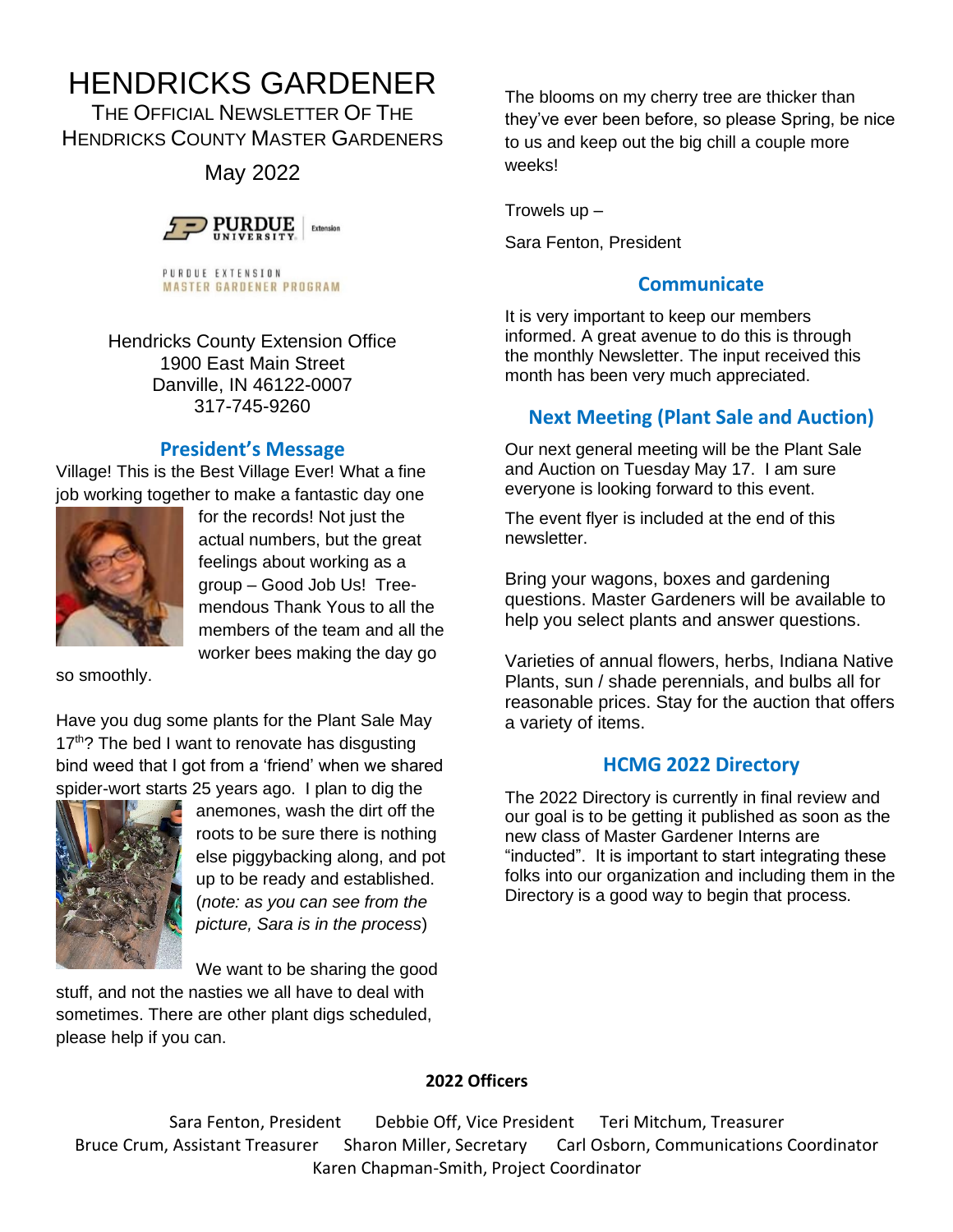# **2022 Gardening for All Ages**

GFAA was OUTSTANDING this year!

Let's give a shout out to the committee members that made it such a success:

Steve and Kim Sommermeyer Kerry Cates Vicki Coleman Chuck and Pat Dallas John Dottenwhy Magen Eller Ed and Suzy Freeman Carol Gillaspy Judy Kenninger Sharon Miller Teri Mitchum Steve Pearl Jackie Rosales Karen Smith Ron Stoner Becky Troutman

Another thank you goes out to all of the volunteers that assisted with the event.

The Gardeners Closet was highly profitable this year as well, with a grand total of sales of \$2,363.65.

#### **Rosefest 2022**

The Indianapolis Rose Society and the Hamilton County Master Gardeners invite you to a day filled with beautiful roses, rose growing demonstrations, rose garden tour, free roses to first 40 guests, an ARS accredited rose show and wonderful speakers.

**SATURDAY, JUNE 11, 9 am – 3 pm** HAMILTON CO 4H FAIRGROUNDS 2003 E PLEASANT STREET NOBLESVILLE

#### **SPEAKERS:**

Diane Sommers, President of the American Rose **Society** PROGRAM: Rose Classifications … Something for everyone!

Diane Brueckman, Retired St. Louis Botanical Rose Garden Director and current owner of Rosey Acres Rose Nursery. PROGRAM: 2022 New Rose Releases

### **Hendricks County 4-H Fair 2022**

Vicki Coleman has provided the following information:



The fair is coming July 17-23, 2022. We will be setting up on Saturday July 16th. I will be sending out an e mail the end of June for volunteers. There will again be two shifts per day 6 slots per shift to cover the booth and the demo garden. It is important that

you sign up by the due date so the fair office can get the tickets emailed timely More information will be coming on volunteering and the tickets.

I am looking for volunteers to provide items to demonstrate gardening ideas, some master gardener projects that we are involved in or any other ideas to bring people to our booth. Last year we had over 1000 people visit the booth and the demo garden. This is a six day opportunity to educate not only the adults but the kids that visit.

#### **2022 Calendar**

May 17 - Plant Sale - Cartlidge Barn Sept 20 - General Meeting Classrooms A, B & C Oct 7 - AIG Set Up North & South Halls Oct 8 - AIG North & South Halls Oct 18 - General Meeting Classrooms A, B & C Nov 15 - General Meeting Classrooms A, B & C Dec 13 - Winter Dinner & Awards South Hall